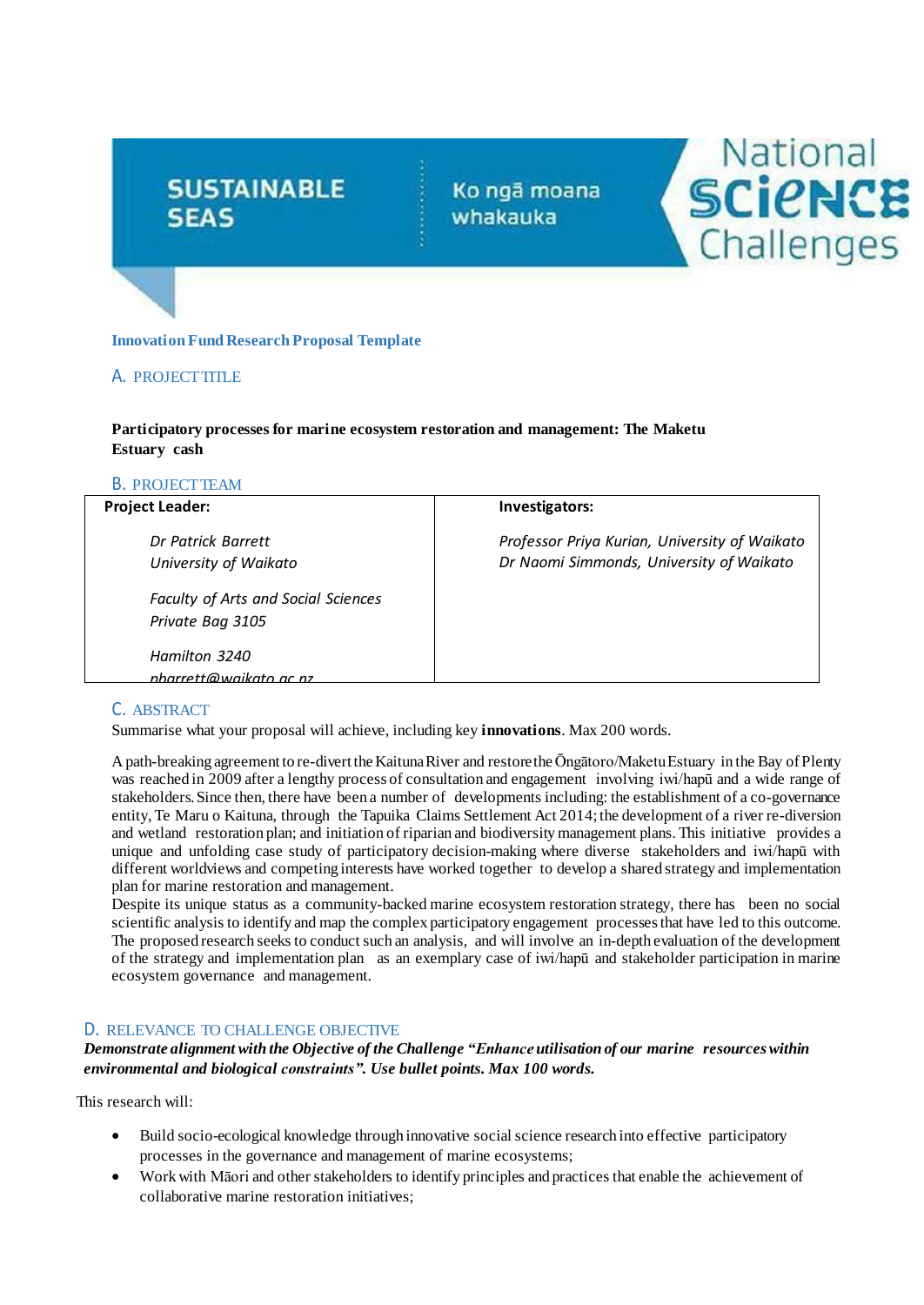- Provide an in-depth understanding of the processes by which diverse and competing interests can come together for marine environment restoration and management;
- Contribute to a national database on participatory processes and build capacity for collaborative management and utilisation of marine ecosystems; and
- Facilitate the development of the blue economy in a way that is socially, culturally and environmentally sustainable.

#### E. INTRODUCTION

Insert background, rationale and key details of your proposed research, including gaps in the Challenge that your research will address. Include why your work is important to the **Challenge Objective**. Max 500 words.

Aotearoa New Zealand is facing new challenges in the management of multi-use marine ecosystems, particularly in

relation to restoration initiatives and sustainable economic ventures.<sup>1</sup> A critical issue is the need to develop effective participatory management and co-governance processes. We know little, however, about how to negotiate the complexities of designing sustainable co-governance and collaborative management arrangements for the marine economy, particularly in contexts where iwi/hapū have statutorily defined roles. In response to this knowledge gap, this researchwill drawon socialscienceand Kaupapa Māorimethodsto evaluate an exemplarycase of effective engagement that has brought together diverse stakeholders and iwi/hapū with different worldviews and competing interests in a collaborative strategy for marine restoration and management. The Kaituna River and Ōngātoro/Maketu Estuary

Strategy<sup>2</sup> provides a unique and evolving example of collaboration in estuarine restoration and management, with lessons for similar initiatives throughout New Zealand. While it is not within the Sustainable Seas Challenge focal zone, it is an excellent case that speaks directly to the objectives of the Challenge, it is a relatively discrete case, and it lends itself to a two-year study.

The Maketu restoration strategy and subsequent implementation plans (see Section G) have been developed with a commitment to include iwi/hapū in decision processes, and to recognise Māori cultural knowledge, values and aspirations. Negotiations involved local iwi and hapū, landowners,

other stakeholders, territorial local authorities and scientists. Despite the often competing economic,social and cultural interests, a common vision and implementation plan has been achieved: "Celebrate and honour Kaituna River and Ōngātoro/Maketu Estuary life as taonga: Whakanuia, whakamawawatia te mauri o te Kaituna me Ōngātoro hei taonga".3

The proposed research focuses on six central questions: (1) Howhave iwi/hapū and stakeholders come together in the development of the re-diversion and restoration strategy; (2) What worldviews, interests, and perspectives underpin the positions ofstakeholders and iwi/hapū; (3) How do different types of knowledges, including mātauranga Māori, about the estuary, marine ecosystem, and economy come together in the strategy;(4) What types of challenges have emerged in this process and how have they been addressed; (5) How was the process of creating the strategy achieved within existing institutional and legislative frameworks; and (6) How can lessonsfrom this case inform innovations in public engagement and co-governance for other marine restoration and management initiatives.

This mission-led social science research will contribute directly towards the *Our Seas* goal by identifying mechanisms through which stakeholder, Māori, and civil society interests have been included in marine ecosystem restoration and management. It will demonstrate how to respond effectively to calls by Māori and wider society for a greater say in

coastal and marine systems management.4 The research also has direct linkages to *Tangaroa* and *Vision Mātauranga* by considering the unique role, values and mātauranga of tangata whenua as Treaty Partners and

kaitiaki in marine ecosystem management (see Section I). The opportunity to draw lessons from an effective participatory process makes the Maketu case a critical piece of research, the findings of which will have national significance and support the Challenge Objective.

## F. AIMS

Explain in a set of bullet points what your project will achieve. Max 200 words.

- 1. Record and analyse the history of the Ōngātoro/Maketu Estuary restoration initiative, including the accounts of the experiences of participants in developing the co-governance and management strategies.
- 2. Identify how different interests, worldviews and cultural perspectives came together in the participatory management arrangements for the Maketu Estuary initiative.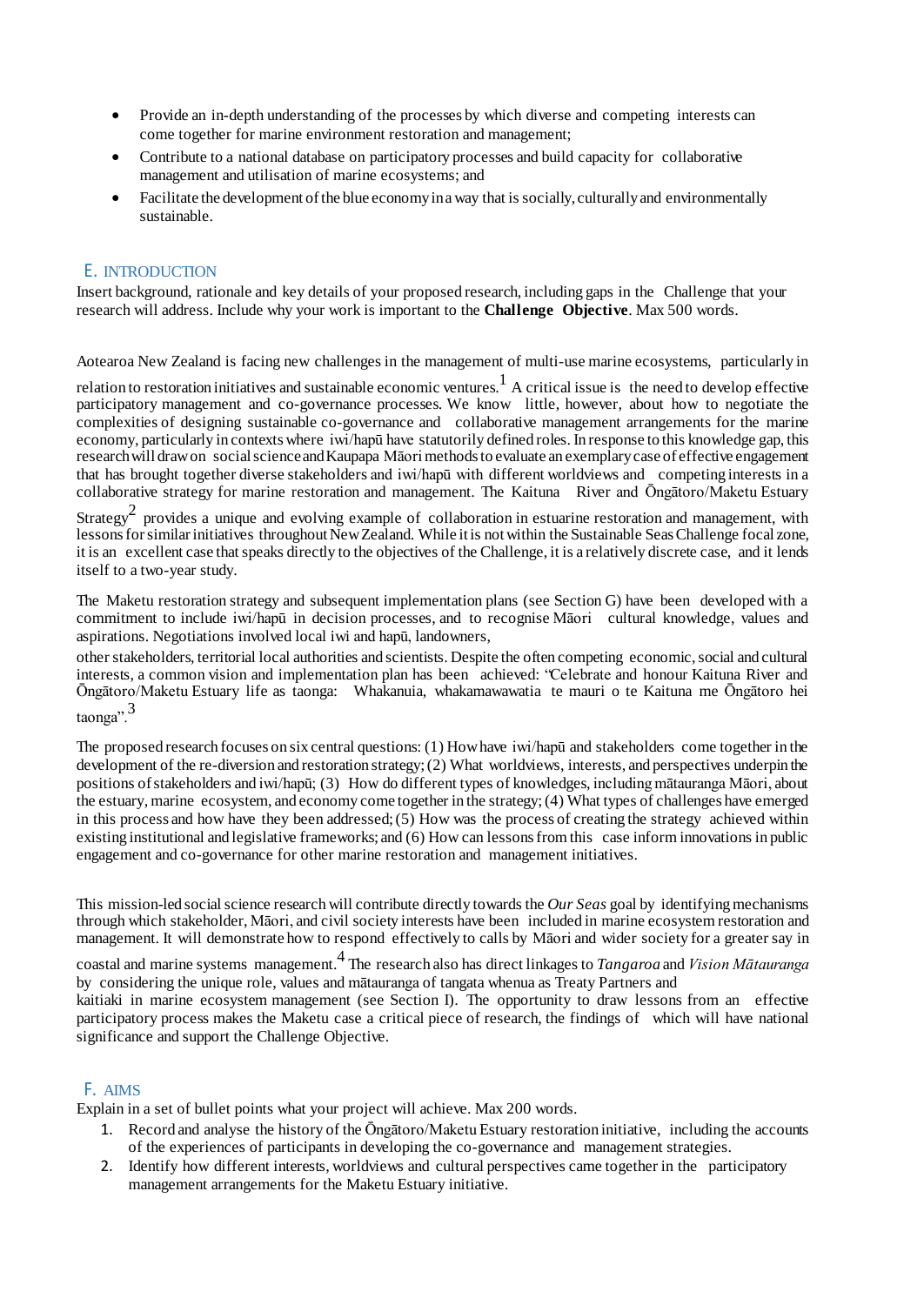- 3. Understand the distinctive roles of tangata whenua as Treaty Partners and kaitiaki, and how Māori values and knowledge are included in multi-stakeholder participatory processes.
- 4. Understand the role played by key individuals in managing participation with a range of stakeholders and iwi/hapū and the approaches they employ to ensure that diverse perspectives and competing interests, goals and priorities are incorporated into co- governance and management arrangements.
- 5. Understand how these outcomes were achieved using existing legislation and governmental processes, including judicial processes and provisions for regional and local government.
- 6. Identify transferable principles and practices and build capacity for successful collaborative processesin other marine resource management contexts.

#### G. PROPOSEDRESEARCH

Details of work plan and methodology, including choice of study location. Max 1800 words.

In the 1950s, the Kaituna River was diverted away from the Maketu Estuary to provide flood protection and land drainage, leading to the degradation of the estuary and destruction of traditional Māori harvest areas for kai awa and kai moana. The Kaituna River and Ōngātoro/Maketu Estuary Strategy was developed to restore the estuarine ecosystem, control flooding on low-lying farmland, and establish a significant wetland area.

The focus of this research is on the Maketu Estuary component of the wider river and marine system. The estuary initiative is well-advanced in terms of the development of a restoration strategy, co-governance arrangements and implementation plans, and thus provides an unprecedented opportunity to gain new insights into how to establish and maintain the participation of stakeholders and iwi/hapū in a marine environment. Drawing on a comprehensive review of scholarship on participatory decision-making in natural resourcemanagement, the case study involves a review and analysis of reports andofficial documentation usedin developing the strategy,including iwi cultural impact assessments and in-depth interviews and focus groups(orwānanga) with key participants from each stakeholder group and iwi/hapū. We will investigate in detail the individual, group and organisational processes through which the initial river rediversion and restoration strategy was created in 2009, and the subsequent evolution of that strategy in the postagreement period. We will use qualitative and Kaupapa Māori methods to obtain detailed accounts by participants that capture their experiences of and conclusions about the engagement processes that led to the strategy and the subsequent implementation plan. These accounts will document stakeholders' experiences, mapping multiple individual and collective perspectives as the basis for developing a set of principles for engagement and collaborative management.

We will draw on a combined Kaupapa Māori and participatory action research approach to involve stakeholders and iwi/hapū in the research process, from the initial steps of devising and refining research questionsto the analysis and

dissemination of findings.<sup>5</sup> In alignment with the principles and ethics of Kaupapa Māori research, in particular whakawhanaungatanga (the process of establishing meaningful relationships) and 'kaua e takahi te mana o te tangata'

(don't trample the people's mana), <sup>6</sup> we will develop mutually respectful research relationships as we gather and analyse the individual and collective views, expectations and actual experiences of participating in the development of the re-diversion and restoration strategy.

The core research team comprises Dr Patrick Barrett, who brings expertise in critical public policy, policy-making

processes, social policy and policy governance;  $<sup>7</sup>$  Professor Priya Kurian, whose areas of expertise include</sup> environmental and social sustainability, public engagement in policy decision- making, deliberative democracy and

science and technology studies;  $8$  and Dr Naomi Simmonds (Raukawa, Ngāti Huri), who brings extensive Kaupapa Māori knowledge and expertise in Māori resourcemanagement, and a strong Kaupapa Māori research ethic to the

team. <sup>9</sup> She is also heavilyinvolved in freshwater co-management and participatory processes and has worked with a number of iwi within the Waikato River Catchment.

We have also liaised with Te Maru o Kaituna,  $^{10}$  a co-governance partnership between iwi and local authorities with a focus on the Kaituna River, and are including a funded position for a representative/researcher from a Maketu-based iwi/hapū in the research team. This approach also aligns with the Vision Mātauranga policy by recognising and providing for the unique contribution that tangata whenua provide to the research. As such, we have included time and resourcesto co- produce a research engagement strategy with tangata whenua to ensure that their participation in the research is of benefit to them and complements other processes and projects they are involved in.

Respect for the experience of local participants informs an inclusive approach to research design, and will also contribute to the process of knowledge exchange and social learning among participants within the Maketu initiative,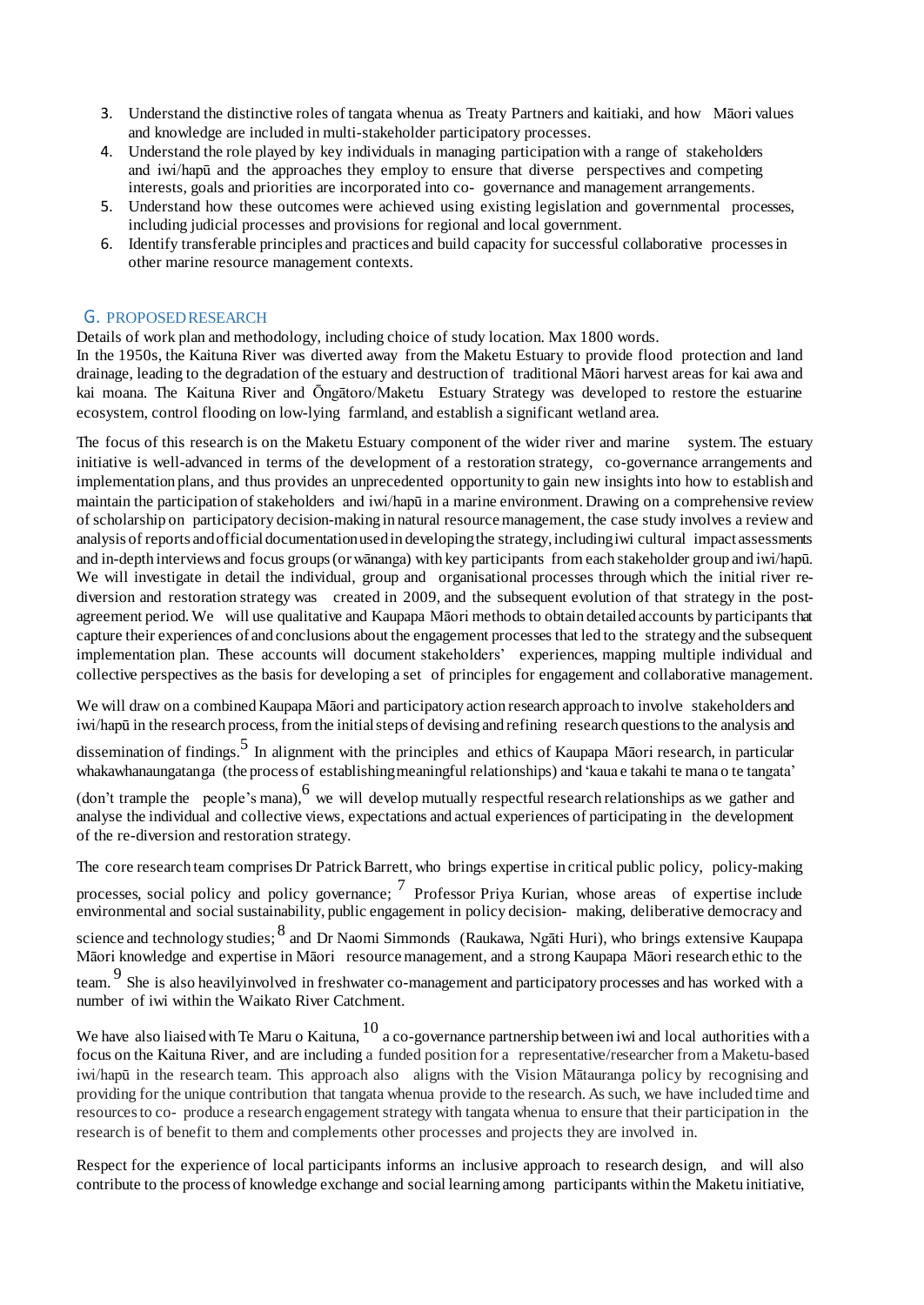serving as an integrative dynamic in a context where there are multiple perspectives. While the Maketu Estuary restoration case has much to offer in terms of generating transferable principles for effective participation and cogovernance of marine resources, the Kaupapa Maori methodological approach we will adopt seeks to ensure that the participants benefit directly from research findings. As a consequence, the methodology will follow an 'adaptiveparticipative project design', involving an iterative process of research, analysis and reflection that

involves key research participants.  $\frac{11}{11}$  This process will include consultation on the methodology, specification of the variables under consideration, the selection of participants, the procedures for data collection and data analysis.

To fully analyse the process of engagement and collaborative decision-making, we will assemble a wide variety of existing and previously undocumented information from primary and secondary documents, interviews with individuals and groups, and observations of key events in the implementation of the restoration strategy throughout the duration of the research period. As an essential foundation for this research, we will begin by reviewing a select scholarship on participatory decision-making in natural resource management, with a particular focus on literature

relating to engaging with indigenous communities and to developing co-governance and management arrangements.<sup>12</sup> thereby ensuring that the research is informed by current research findings.

The research has been divided into five phases:

- 1.Liaison with other Sustainable Seas NSCresearch teams examining participatory processes in marine management: We will seek to establish strong links with other *Our Seas* project teams examining participatory processes in order to ensure that the study of the Maketu Estuary restoration initiative complements related research projects. We will also seek to build important linkages with the *Tangaroa* and *Vision Mātauranga* projects to share learnings from this research and identify potential opportunities for contributions and capacity building for tangata whenua across projects. The development of these professional networks will be promoted through a half- day workshop early in the project and will facilitate alignment of goals and focus (see Section I).
- 2.Comprehensive review and analysis of primary and secondary documents: We will collect and analyse the official documents associated with the development and the planned implementation of the Maketu Estuary strategy. These documents will include publicly available reports and records of consultation meetings,as well as formal and informal documents prepared to support the implementation of the strategy held by the Bay of Plenty Regional Council. Analysis of these documents will inform a timeline of the initiative, which will be used to guide individual interviews and focus-group discussions that examine the experiences of participation at key moments.

Documented records of meetings and workshops will be examined for insights into the multiple perspectives of various participants, the variety of issues raised, and evidence of possible resolutions of contentious issues.

- 3. Participant mapping: We will prepare a comprehensive list of participants in the Maketu Estuary strategy, comprising local iwi and hapū, landowners, other stakeholders, territorial local authorities and scientists. This will involve, in the first instance, identifying the relevant groups and individuals involved in the Maketu initiative, analysing their perspectives and interests, mapping their relationships with other participants, and identifying their capacity to participate and contribute towards the planning process. This participant mapping exercise will enable an assessment of the reach of the participatory processes and inform the selection of participants for interviews and focus-group discussions.
- 4.Iwi/hapū research engagement strategy: This research recognises that there are multiple iwi/hapū perspectives within the Maketu case study area and therefore an engagement strategy will be developed with iwi/hapū to define how tangata whenua want to be involved and the principles of research engagement and any specific research protocols. This stage of the research will also identify opportunities for the research project to complement other work programmes and initiatives that iwi/hapū are involved in so as not to 'overburden'tangata whenua. It will also help to articulate opportunities for shared outcomes/outputs between the research team and iwi/hapū. In this engagement strategy, in collaboration with the *Vision Mātauranga* team, we will also discuss with iwi/hapū the management of any mātauranga Māori that is shared as part of the research.
- 5.Individual and group interviews with key stakeholders and iwi/hapū: Semi-structured, in-depth interviews will be conducted with key individuals involved in the development of the Maketu Estuary initiative and representatives of each of the stakeholder and iwi/hapū groups identified in the participant mapping exercise. We will ensure that Māori research protocolsin accordance with Kaupapa Māori research approaches are followed in interactions with Māori decision-makers and members of iwi/hapū. The aim of these interviews is to record the reflections and experiences of participants not available in the official and other primary documents.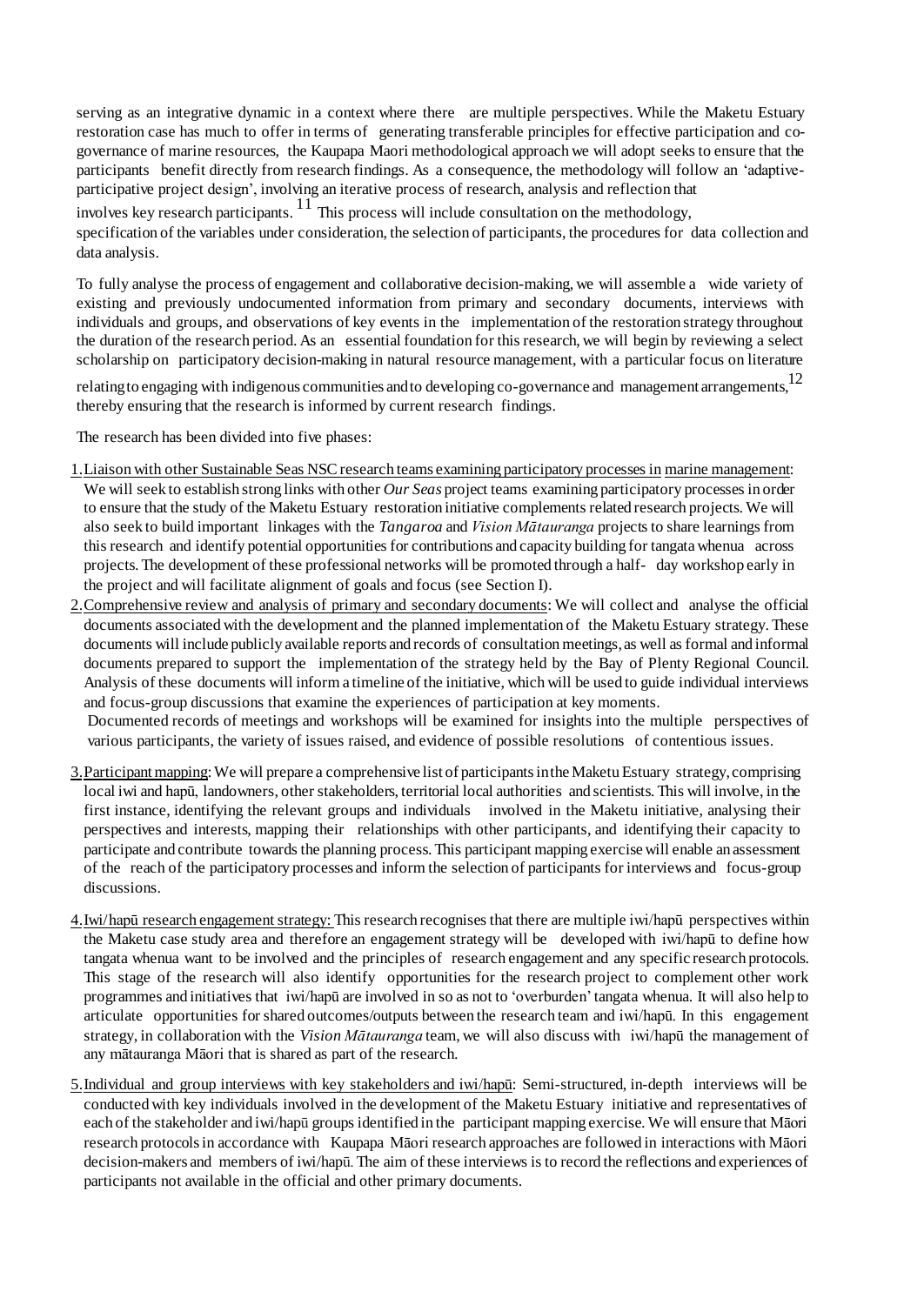Analysis: A critical discourse analytical method<sup>13</sup> will be used to analyse these datasets and to identify the social practices and inter-group dynamics that have shaped the development of the Maketu Estuary initiative. Discourse analysis enables the examination of diverse meanings, interests and values that translate into distinct institutional and cultural practices, processes and outcomes with differing material consequences for different groups in society. Following Hajer, we see discourse as 'a specific ensemble of ideas, concepts, and categorizationsthat are produced, reproduced, and transformedina particularset of practicesand throughwhich meaning is given to physical and social

realities'. <sup>14</sup> The discourse analysis will enable us to understand the core values and worldviews of the different participant groups that underpin the documents and interviews, and the way that the specific set of ideas that inform the estuary restoration initiative have come to be accepted by the participants involved, or in the language of Hajer,

how 'a particular discourse gets its social power'.15

The analysis will explore how the Maketu Estuary strategy is situated at the intersection of science, society and culture. It will identify how it brings together marine science, indigenous knowledge and societal perspectives, and in doing so will provide a basis for developing generalizable and transferable principles with potential to inform the management of marine ecosystems elsewhere in the country. The research as a whole will facilitate a process through which we identify elements of effective public participation in the governance of marine environments.

The proposed study thus addresses the social and cultural dimensions of the Sustainable Seas Challenge. It will advance understanding of the requirements for sustainable social relationships that are pivotal to the sound management of coastal marine systems, thereby making a critical contribution to the creation of a socially, culturally and environmentally sustainable blue economy.

Dissemination: We will disseminate the findings and insights from the research via two peer- reviewed journal articles, an unpublished Masters thesis, and presentations at national and international conferences. In addition, a central aspect of the dissemination of findings will be conducting a series of hui and workshops with iwi/hapū and stakeholders who have participated in the research. There will also be presentations to otherresearch teams in the Sustainable Seas Challenge and to national stakeholders as opportunities arise.

| Researcher                   | Organisation             | Contribution                                                                                                                                                                                                                                                                                                                                                                                                                                                                                                                                                                                                  |
|------------------------------|--------------------------|---------------------------------------------------------------------------------------------------------------------------------------------------------------------------------------------------------------------------------------------------------------------------------------------------------------------------------------------------------------------------------------------------------------------------------------------------------------------------------------------------------------------------------------------------------------------------------------------------------------|
| Dr Patrick                   | University of            | As Chair of the School of Social Sciences at the University of Waikato, Dr                                                                                                                                                                                                                                                                                                                                                                                                                                                                                                                                    |
| Barrett                      | Waikato                  | Barrett has extensive experience in leading teams of researchers in a variety<br>of academic areas. His research in public policy focuses on analysing<br>democratic participation in policy processes and aligns closely with the<br>goals of this proposal. He will participate in all aspects of the research and<br>provide oversight in ensuring that all of the proposed milestones and<br>outputs are achieved.                                                                                                                                                                                        |
| Professor<br>Priya<br>Kurian | University of<br>Waikato | Prof Kurian has extensive experience in leading social science and<br>interdisciplinary research in the areas of environmental policy, sustainability<br>studies, public engagement in decision-making, and deliberative democracy.<br>She has expertise in qualitative research and critical discourse analysis,<br>which are central to the methodological approach of this proposal. She will<br>contribute to all aspects of the project, spanning data collection, data<br>analysis and dissemination of the research, and will provide overall<br>guidance to ensure timely completion of the research. |

#### H. RESEARCH ROLES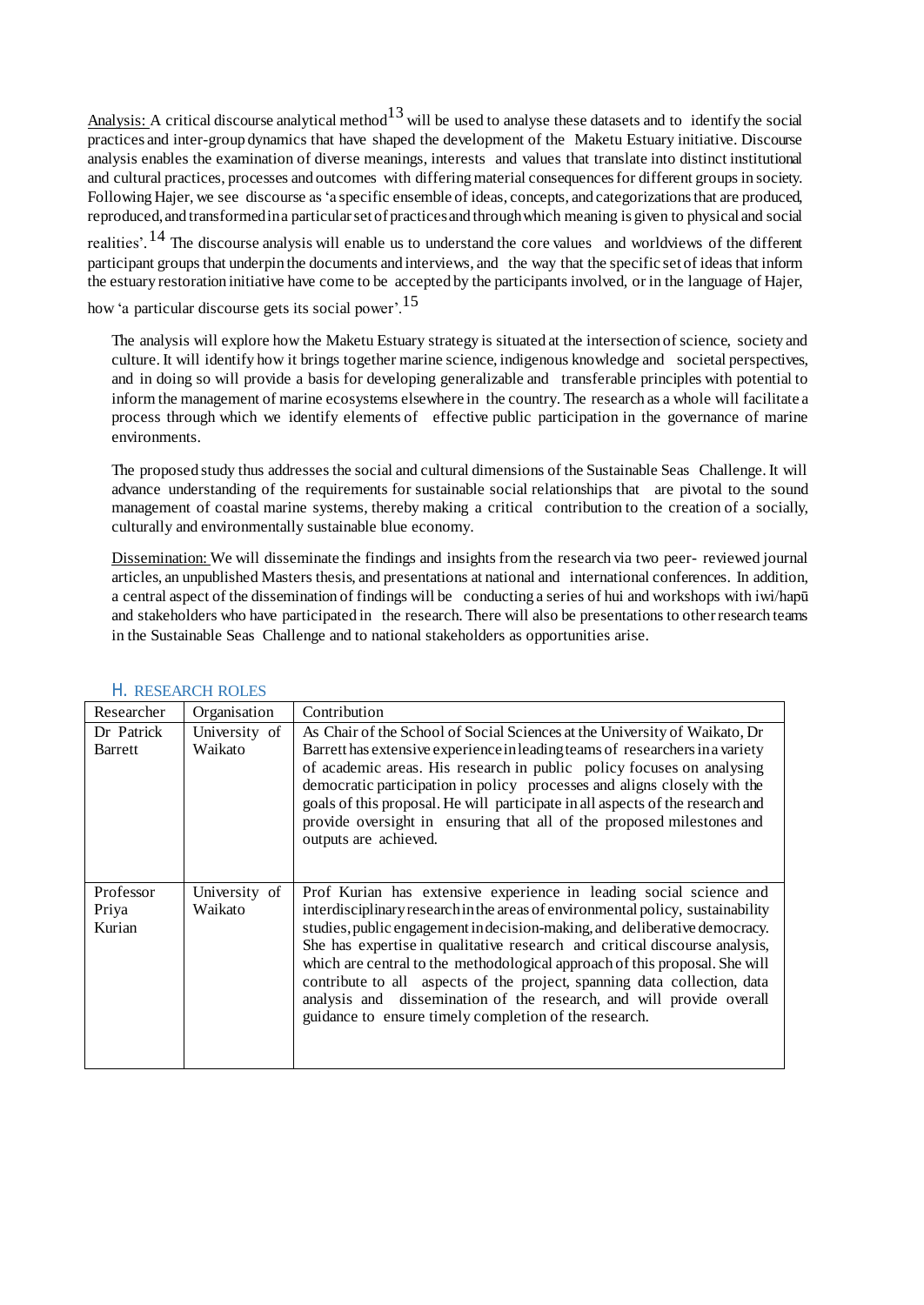| Dr Naomi                                   | University of                                                         | Dr Simmonds has valuable experience in both Kaupapa Māori research                                                                                                                                                                                                                                                                                                                                                                                                                                                                                                                                                                                                                                                                                                                                             |
|--------------------------------------------|-----------------------------------------------------------------------|----------------------------------------------------------------------------------------------------------------------------------------------------------------------------------------------------------------------------------------------------------------------------------------------------------------------------------------------------------------------------------------------------------------------------------------------------------------------------------------------------------------------------------------------------------------------------------------------------------------------------------------------------------------------------------------------------------------------------------------------------------------------------------------------------------------|
| Simmonds                                   | Waikato                                                               | approaches and Māori resource management processes. She has worked<br>extensively with iwi and hapū within freshwater management in the<br>Waikato and Waihou catchments and brings a great deal of experience in<br>terms of iwi/hapu perspectives on participatory processes, co-governance<br>and co-management. Dr Simmonds will work as part of the overall project<br>team and will play a central role in facilitating and guiding iwi/hapu<br>participation. Dr Simmonds is also a researcher in the P1.1.1. Testing<br>EBM- supportive participatory processes for application in multi-use<br>environments' and thus will provide a key role in liaison with this project<br>and the Our Seas, Tangaroa and Vision Matauranga teams. She will also<br>provide mentoring for the iwi/hapu researcher. |
| Maketu-<br>based<br>iwi/hapū<br>researcher | Dean Flavell,<br>Te Maru o<br>Kaituna<br><i>(interim)</i><br>liaison) | The project team includes an iwi/hapū-based researcher/representative.<br>Dean Flavell, Chairperson of Te Maru o Kaituna, has agreed to be the<br>liaison for this role until another iwi/hapū member has been identified. This<br>person will play a key role in ensuring that iwi/hapu participation is<br>adequately provided for and represented, and will provide a crucial role in<br>facilitating engagement with tangata whenua as appropriate.                                                                                                                                                                                                                                                                                                                                                        |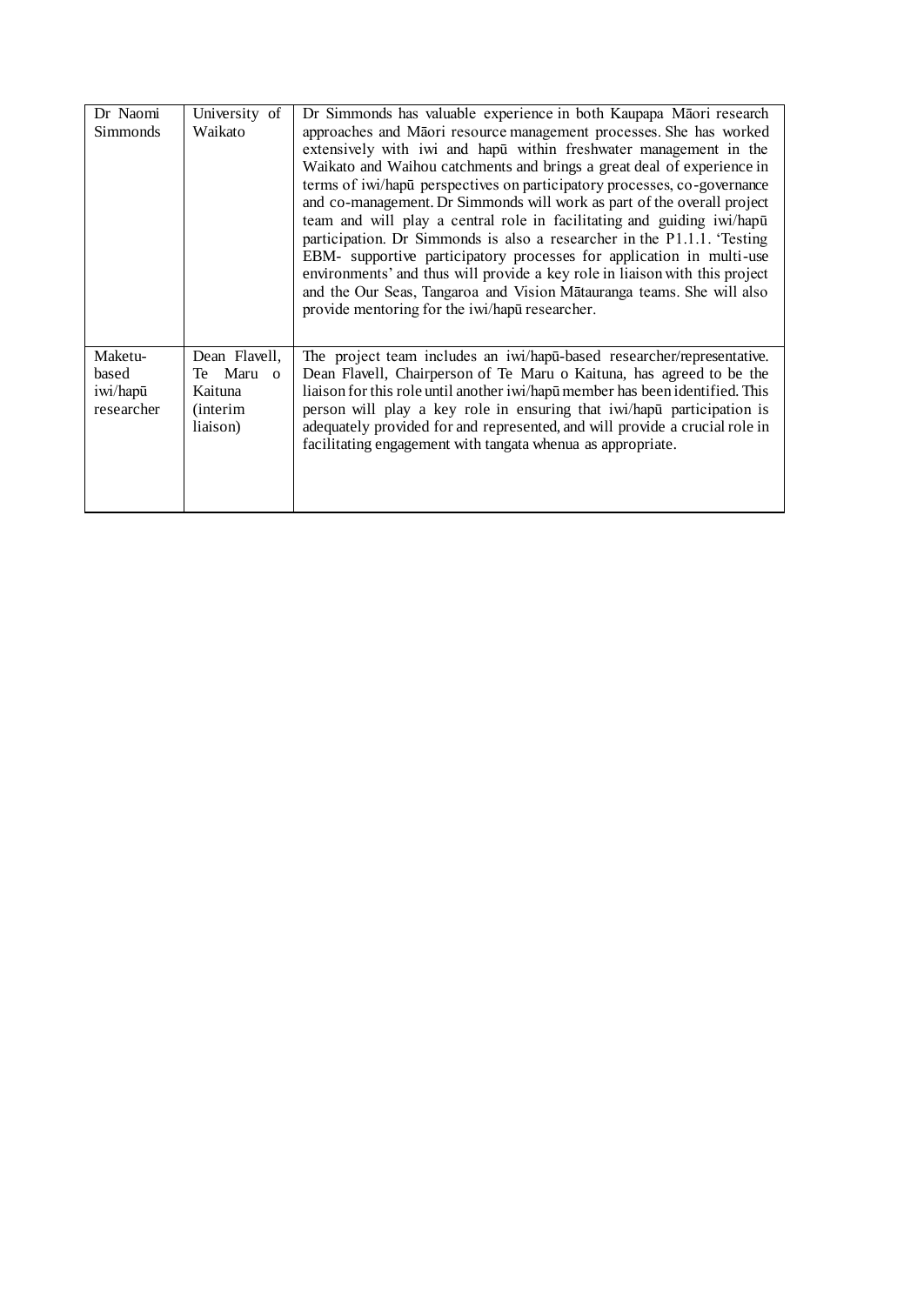#### I. LINKAGES AND DEPENDENCIES

Explain how your research complements, but does not overlap with research already funded within the Challenge. Please note particular projects that your research complements, and any inter-project linkages. Max 500 words.

Although Maketu Estuary is outside the focal zone of the Challenge, this project will contribute significantly to *Programme 1: Our Seas* Themes 1 (*Participatory processes*) and 2 (*Frameworks for testing social licence*).It will identify the principles and mechanisms for inclusive decision-making that address community and industry concerns, identify commonalities, and promote trust between industry, Māori, science, and society as evident in this successful, well-established example of engagement and collaborative decision-making. We will examine how scientific knowledge has been linked with indigenous knowledge, human concerns, values and interests, and how trust has been built between stakeholders with diverse interests and standpoints. These insights will advance understanding of how to develop links between the public, iwi/hapū and the scientific community, and build the capacity of the public to engage with and respond to scientific information.

This research will contribute to the *Our Seas* programme deliverables by contributing to the database on national participatory processes, 'highlighting key attributesthat are associated with success in enhancing marine management

and decision making'.16 Detailing this case will complement each of the current *Our Seas* projects within Themes <sup>1</sup> and 2, in particular Projects

1.1.1 (*Reviewexisting Māori and stakeholder engagement in marine science and marine governance participatory processes*) , 1.1.2 (*Determine suite of participatory processes for application in multi- use environments*), and 1.2.1 (*Frameworks for testing social licence*), by recognising the distinctive roles, values and contributions of tangata whenua, identifying the elements that contributed to successful collaboration, and articulating principles that are transferable to other contexts. We will contribute to insights about the information requirements for the development of social licence, including how different participants used science in decision-making and how science informed the collective decision-making process. Analysing the history of the Maketu case will also illustrate how a participatory process was facilitated within the constraints of the existing legislative and institutional context, complementing*Cross Programme* 1.1 (*EBM within New Zealand's existing legislative framework*).

The explicit focus of this research on the distinctiveness of tangata whenua voices in multi- stakeholder participatory processes also links to *Programme 3: Tangaroa*, in particular Themes 1 ('Kaitiakitanga in our marine environment') and 3 ('Bridging the lore and law dynamic'), and to *Vision Mātauranga*. The research will seek iwi and hapū perspectives, using the Maketu example, on current participatory processes within the associated legislative and policy frameworks and whether or not,fromtheir perspective, they provide for kaitiakitanga, tikanga, lore and mātaurangaMāori, with a view to highlighting the potential for improvements and increased participation and collaboration. The research will also complement these programmes and themes by considering the ways that Māori values and perspectives onmarine environments are shared by other stakeholders and explicitly consider how this is addressed in the marine ecosystem management and policy context. This analysis will be particularly useful to *Vision Mātauranga* by providing a localised case study for the international comparative study of indigenous approaches to resource management policy frameworks.

#### J. RISK AND MITIGATION

Highlight risks to the success of your proposal and demonstrate mitigation measures. Max 300 words.

Given that a key goal of the project is to hear from all of the key stakeholders and iwi/hapū involved in the development of the Maketu Estuary restoration initiative, the principal risk is failure to secure the participation of all parties in the research. We have mitigated this risk by adopting a combined Kaupapa Māori and participatory action research approach that involves developing mutually respectful relationships withstakeholdersand iwi/hapū and a commitment to ensure participants benefit from the research process and outcomes. A key element towards mitigating non- participation has been the preliminary meetings we have held with key representatives from local government, the science community and, importantly, iwi and hapū. We have made provision in the budget to include a tangata whenua researcher as a member of the research team, and through the co-production of an iwi/hapū research engagement strategy, we are committed to ensuring that iwi/hapū participation is culturallyresponsive and beneficial.The members of the researchteam have a strong track-record of carrying out research on contentious social and political issues.

The linkages with researchers across *Our Seas*, *Tangaroa* and*Vision Mātauranga* will also be important inmitigating the riskof non-participationbyidentifying opportunitiesforcapacity building,reciprocation and benefits acrossthe Sustainable Seas Challenge for participants and marine communities. We are committed to ensuring that the research design, implementation and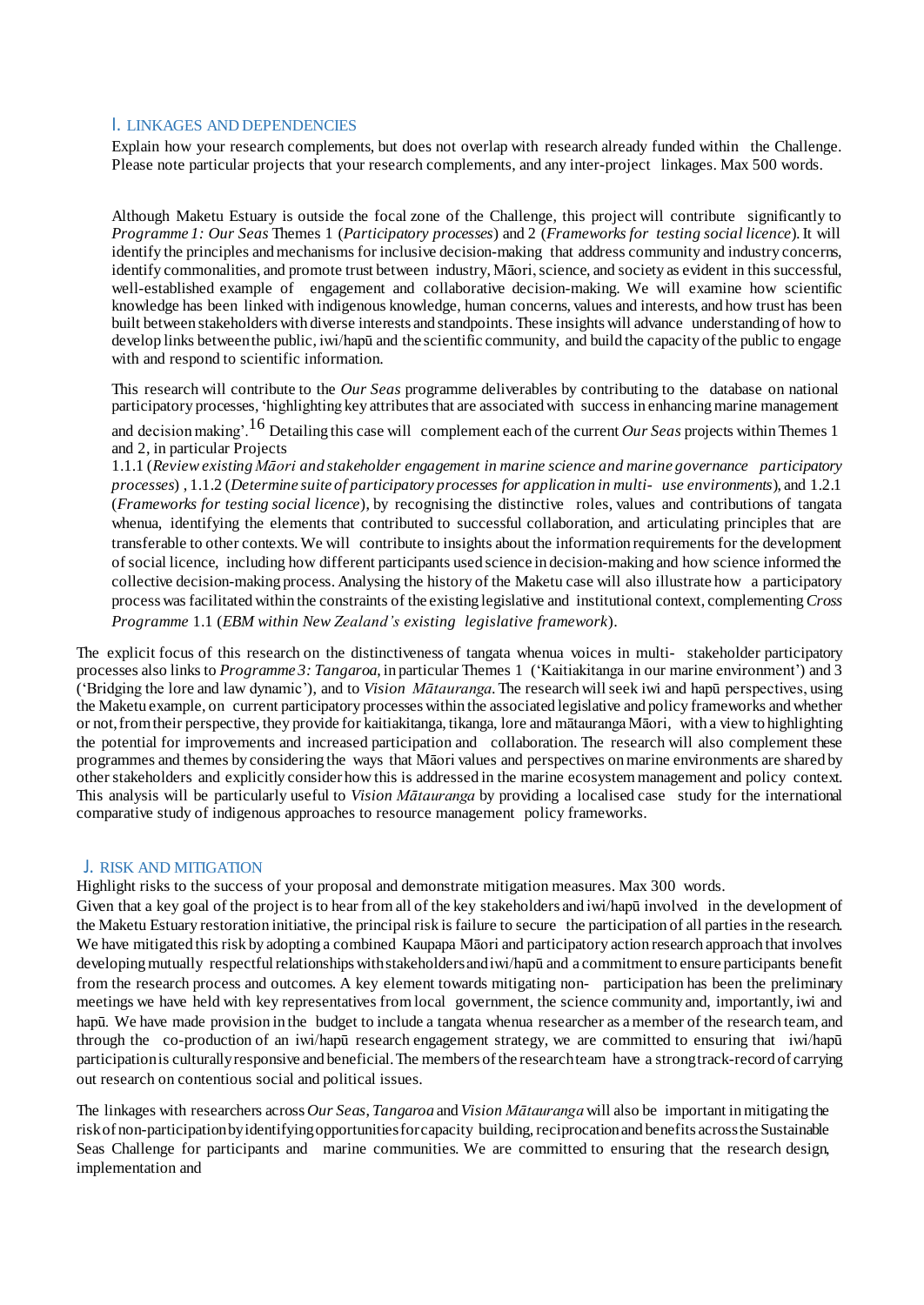dissemination of results is meaningful and undertaken in a way that benefits local participants whilst sharing insights and learnings with other marine communities around Aotearoa New Zealand.

#### K. ALIGNED FUNDING AND CO-FUNDING

Demonstrate your co-funding and in-kind support. Max 300 words.

University of Waikato marine ecologist and oceanographer Professor Conrad Pilditch will provide an in-kind contribution to the project as a science advisor. His input will provide guidance on the contribution of marine science to the development of the Maketu initiative and complement the social science component of the research. In addition, the project is aligned with the Coastal Science and Lakes Chairs funded by the Bay of Plenty Regional Council, which represent the University of Waikato's commitment to the strategic management of marine ecosystems. In this capacity, Professor Chris Battershill will also perform an advisory role to this project, and provide access to wider networks including coastal and marine research initiatives in the area.

Funding of \$10,000 towards the project has been secured from the University of Waikato's Faculty of Arts and Social Sciences for research assistance. We also have access to University of Waikato funds for travel to provide presentations to iwi/hapū and stakeholder groups within New Zealand, and to attend national and international conferences to disseminate findings to wider audiences.

#### L. VISION MĀTAURANGA (VM)

Describe whether and how your proposal is relevant to the marine management interests of Māori, and/or how it incorporates mātauranga Māori. Also outline how you plan to involve Māori in your proposal. Max 300 words.

This research project is informed by a Kaupapa Māori approach to research and engagement with Māori communities  $^{17}$ . As such, the research design is explicit in its consideration of the distinctive role of tangata whenua as Treaty partners and kaitiaki within the Maketu case study area. We have included a position within the research team for an iwi/hapū researcher/representative in addition to the role of Māori researcher Dr Simmonds. The research team has also initiated discussions and gained support from Te Maru o Kaituna for this proposal and is committed to working collaboratively with iwi/hapū to ensure that their participation in the project is meaningful, appropriate and mutually beneficial.

This research will contribute to Vision Mātauranga and, in particular,to the theme of Taiao, achieving sustainability through iwi/hapū relationships with land and sea, by considering the distinctive values, perspectives and contribution that tangata whenua bring to marine ecosystem participatory processes as kaitiaki and Treaty partners and not just 'another stakeholder voice'. The Maketu case study provides an exemplar to unpack the unique processes and perspectives of iwi and hapū in their approaches to sustainably managing marine environments and to the participatory engagement process. In particular, the case study will contribute to understanding of:

- $\triangleright$  The diversity of tangata whenua perspectives and values in relation to the marine environment;
- $\triangleright$  The effectiveness of participatory processes for tangata whenua in the case study area;
- $\triangleright$  The role of cultural values and mātauranga Māori in shaping decisions in relation to the Maketu Estuary strategies and plans, including iwi perspectives on the concept of social licence;
- $\triangleright$  The shared and divergent values between tangata whenua and stakeholders and how those are managed in and incorporated into marine resource management policy frameworks;
- $\triangleright$  Legislative, policy and other mechanisms for improved participation of iwi/hapū as Treaty partners and tangata whenua; and
- ➢ Improving outcomes for marine environments and kaitiaki roles in the management of those ecosystems.

#### M. CONSENTS AND APPROVAL

Does your proposal require any marine consents or ethics approvals? If so, do you have them in place? If not, outline the processes required and demonstrate they can be achieved within the time frames and budgets requested. Max 300 words.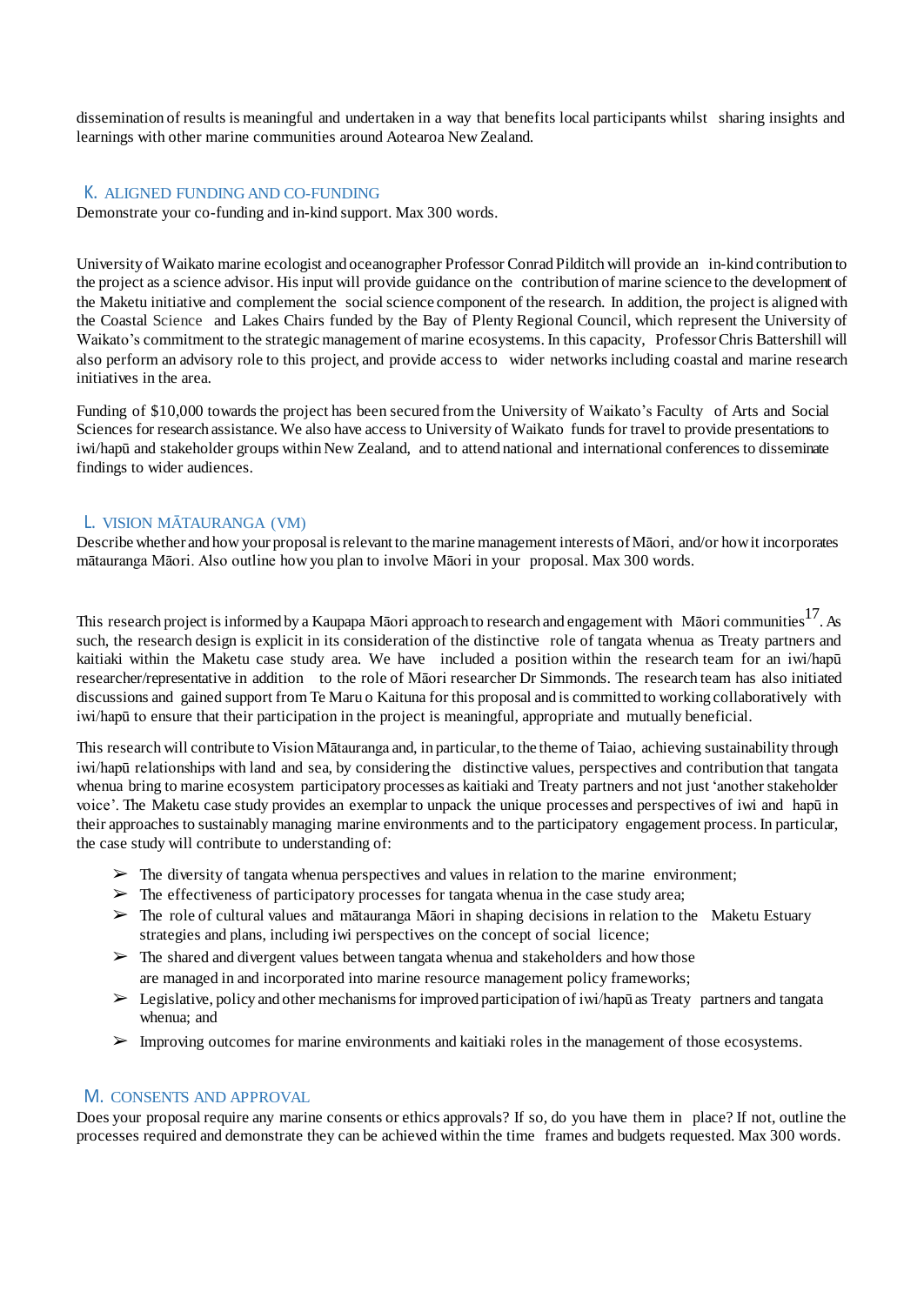The projectwill require ethical approval before interviews and focus groups/hui with key participants can begin. We will apply for approval from the University of Waikato's Human Research Ethics Committee as soon as the project commences. The timeframe from application to approval is typically 4-6 weeks. The research team has experience in obtaining ethical approval and will ensure that all ethical issues are considered and accommodated in the application to avoid delays in receiving approval. No marine consents are required for this research.

#### N. DATA MANAGEMENT

Describe your data management plan. Max 300 words.

Data will be managed in accordance with the principles specified in the Sustainable Seas Research Plan.<sup>18</sup> Subject to ethical, privacy and cultural reasons, particularly in relation to ownership of cultural knowledge, data will be made available in line with the goal of providing open access to publicly funded research. Where culturally specific knowledge and material is provided, the research team will negotiate use and access of this information with the iwi/hapū in order to ensure it is respected and protected. We will also workclosely with the project leader of VM4.1 'Repository of knowledge: Mātauranga Māori' to ensure that iwi and hapū knowledge and data are appropriately handled and safeguarded and that there is a consistent approach with how this is implemented within the Challenge.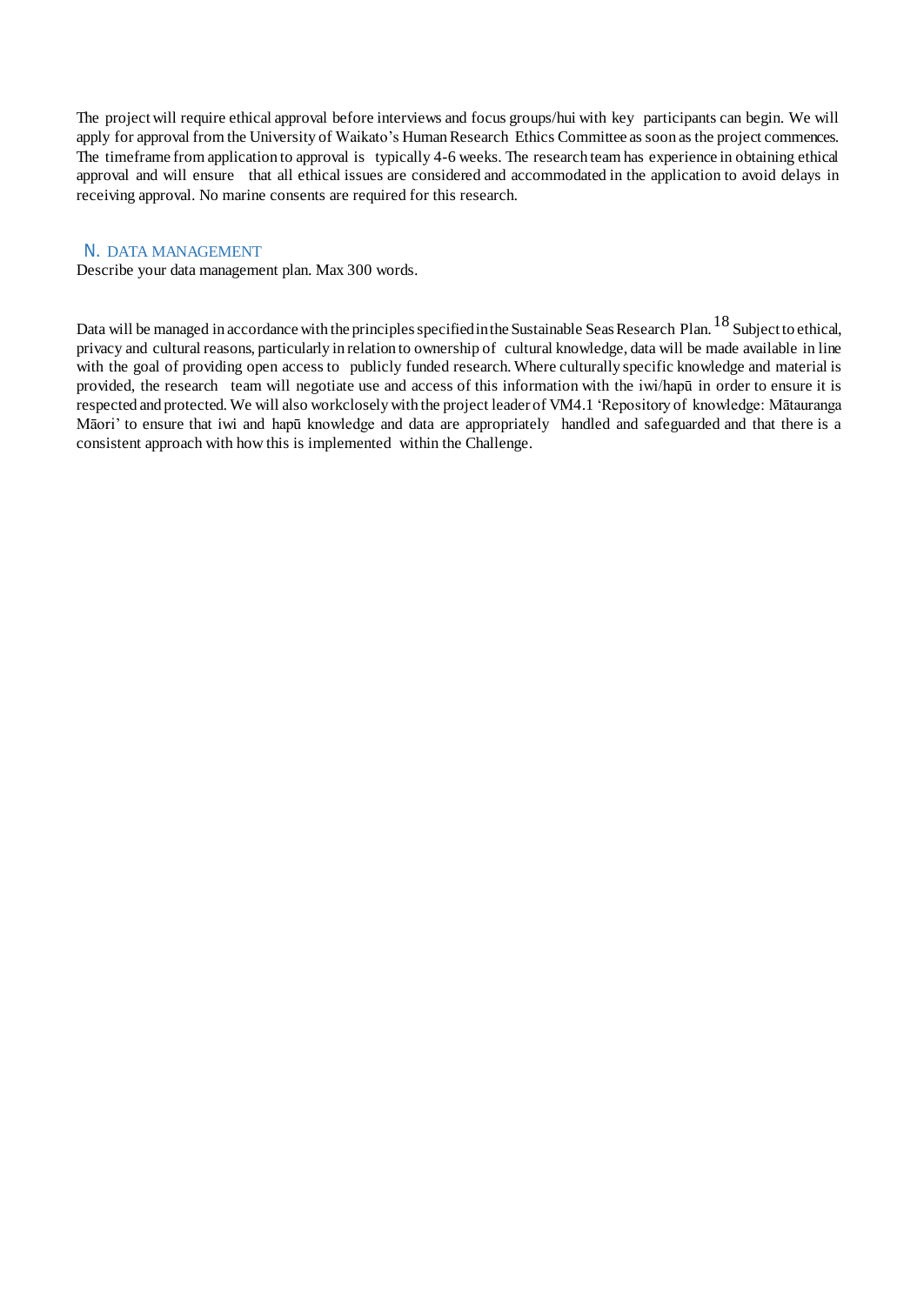#### O. REFERENCES

1. McCarthy, A., Hepburn, C., Scott, N., Schweikert, K., Turner, R., & Moller, H. (2014). Local people see and care most? Severe depletion of inshore fisheries and its consequences for Māori communitiesin New Zealand. *AquaticConservation: Marine and Freshwater Ecosystems, 24* (3), 369-390. doi:10.1002/aqc.2378;

Dodson, G. R. (2014). A conservation partnership for development? Marine conservation and indigenous empowerment at Mimiwhangata. *Development in Practice, 24* (8), 1032- 1047. doi:10.1080/09614524.2014.964186

- *2. Kaituna River and Ōngātoro/ Maketu Estuary Strategy.* https:[//www.boprc.govt.nz/media/33959/Strategy-091020-KaitunaMaketu.pdf;](http://www.boprc.govt.nz/media/33959/Strategy-091020-KaitunaMaketu.pdf%3B)Kaituna Maketu Joint Council Committee. 2009. *Kaituna River and Ōngātoro/ Maketu Estuary Strategy PublicFeedback Report: Our response to your feedback about the Kaituna River and Ōngātoro/Maketu Estuary Strategy* https:[//www.boprc.govt.nz/media/33962/Strategy-](http://www.boprc.govt.nz/media/33962/Strategy-) 091020- KaitunaMaketuPublicFeedbackReport.pdf
- 3. Bay of Plenty Regional Council. 2014. Kaituna River Re-diversion and Ongatoro/Maketu Estuary EnhancementProject Notice of Requirement and Resource Consent Application. https:[//www.boprc.govt.nz/media/373965/2014-09-16-kaituna-application-and-nor-final-](http://www.boprc.govt.nz/media/373965/2014-09-16-kaituna-application-and-nor-final-) inclupdated-designation-plan-schedule-.pdf;Te Maru o Kaituna River Authority. Terms of Reference. https:[//www.boprc.govt.nz/council/committees-and-meetings/te-maru-o-](http://www.boprc.govt.nz/council/committees-and-meetings/te-maru-o-) kaituna-river-authority/
- 4. Sustainable Seas, Ko ngā moana whakauka, National Science Challenge Research and Business Pla[n](http://www.sustainableseaschallenge.co.nz/sites/default/files/Sustainable%20Seas%20Rese) <http://www.sustainableseaschallenge.co.nz/sites/default/files/Sustainable%20Seas%20Rese> arch%20Plan%20-%2030%20September%202015.pdf (page 17).
- 5. Freire P. (1972) *Pedagogy of the Oppressed.* Harmondsworth: Penguin;

McIntyre, A. (2008) *Participatory Action Research.* Sage, CA;

Reason, P. and Bradbury, H. (2008) (eds) *The Sage Handbook of Action Research:*

*Participative Inquiry and Practice*. Sage, CA;

Stanton, C.R. (2014) Crossing Methodological Borders: Decolonizing Community-Based Participatory Research. *Qualitative Inquiry*, 20 (5), 573-583;

Walker, S., Eketone, A. & Gibbs, A. (2006) An exploration of kaupapa Maori research, its principles, processes and applications. *International Journal of Social Research Methodology,* 9 (4), 331-344.

6. Smith, L.T. (2012) *Decolonizing Methodologies: Research and Indigenous Peoples,* 2nd ed, Zed Books, New York, London.**Barrett, P.** (2015). Critical public policy. In J. Hayward (Ed.), *New Zealand Government and Politics* (6th ed., pp. 439-448). Oxford University Press;

**Barrett, P.**, Wright,J. & **Kurian, P.**(2015). Environmental security and the contradictory politics of New Zealand's climate change policies in the Pacific. In I. Watson, & C. Pandey (Eds.), *Environmental Security in the Asia-Pacific* (pp. 157-178). Palgrave Macmillan.

7. Munshi, D., **Kurian, P.**, Morrison, S. & Morrison, T. (2016). Redesigning the Architecture of Policy Making: Engaging with Māori on Nanotechnology in New Zealand. *Public Understanding of Science* 25 (3): 287–302;

**Kurian, P.**, Munshi, D., Kathlene, L. & Wright, J. (2015). Sustainable citizenship as a methodology for engagement: Navigating environmental, economic, and technological rationalities. *Journal of Environmental Studies and Sciences*.DOI 10.1007/s13412-015-0350-9

8. **Simmonds, N.** (2016). Theorising wellbeing from within: learning from, with and in 'place'. In *New Zealand Geographical Society Conference (NZGS): Geographical Interactions.* Conference held at Dunedin, New Zealand;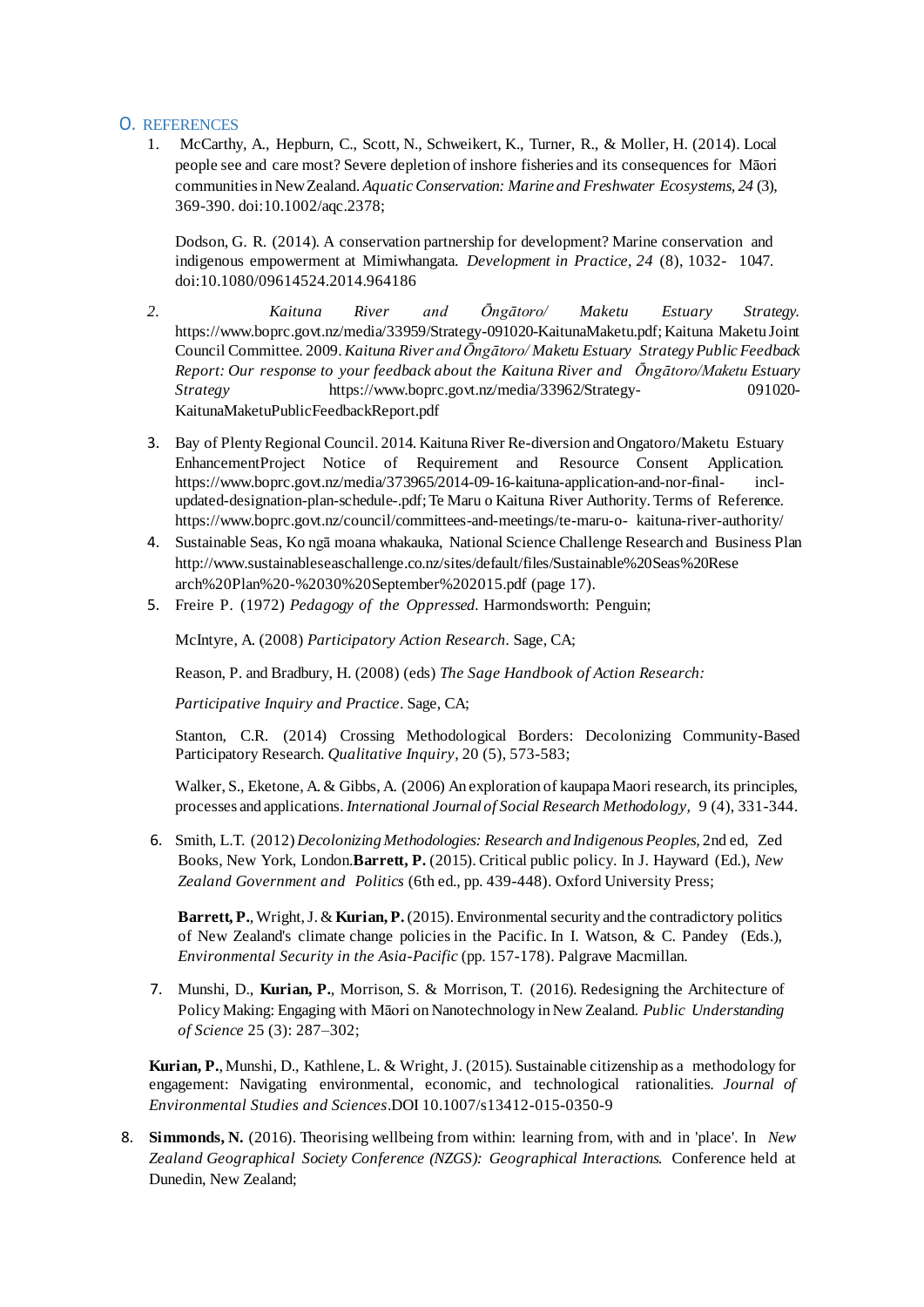**Simmonds, N.**, Hunt, S., Piedalue, A., Holmes, C. & Castleden, H. E. (2015). Plurality of Community Engaged Geographies (panellist). In *Association of American Geographers Annual Meeting (AAG).* Conference held at Chicago, Illinois, USA;

**Simmonds, N.**(2015). Ūkaipō: Honouring ancestral connections to place and environmental well-being. In *He Manawa Whenua:IndigenousResearch Conference*.Conference held at Claudelands Conference & Exhibition Centre, Hamilton, New Zealand.

- 9. Te Maru o Kaituna was established under the Tapuika Claims Settlement Act 2014, a co- governance partnership between local authorities and iwi that share an interest in the Kaituna river. Our work with Te Maru will focus on the mouth of the Kaituna River, the Maketu Estuary. See Tapuika Claims Settlement Act, 2014, p.72.
- 10. Marques, A. S., Ramos, T. B., Caeiro, S. & Costa, M. H. (2013). Adaptive-participative sustainability indicators inmarine protected areas:Design and communication. *Ocean and Coastal Management*, 72, 36-45. doi:10.1016/j.ocecoaman.2011.07.007
- 11. Hibbard, M., Lane, M.B. & Rasmussen, K. (2008). The Split Personality of Planning: Indigenous Peoples andPlanning for Land and ResourceManagement.*Journal ofPlanning Literature,*23 (2),136- 151.

Kellert, S., Mehta, J.N., Ebbin, S.A., Lichtenfeld, L.L. (2000) Community Natural Resource Management: Promise, Rhetoric, and Reality, *Society & Natural Resources,* 13 (8), 705-715.

Lane, M. B. & Hibbard, M. (2005). Doing it for themselves: Transformative planning by indigenous peoples. *Journal of Planning Education and Research,* 25(2), 172-184. doi:10.1177/0739456X05278983

Singleton, S. (2009). Native people and planning for marine protected areas: How "stakeholder" processesfail to address conflictsin complex, real-world environments. *Coastal Management,* 37(5), 421-440. doi:10.1080/08920750902954072

Stumpff, L. M. (2006). Reweaving earth: An indigenous perspective on restoration planning and the national environmental policy act. *Environmental Practice,* 8(2), 93-103. doi:10.1017/S1466046606060121;

Carter,J.(2010).Protocols,particularities, andproblematising Indigenous'engagement'in communitybased environmental management in settled Australia. *Geographical Journal,* 176 (3), pp. 199-213;

Cook, B.R., Kesby, M., Fazey, I. & Spray, C. (2013). The persistence of 'normal' catchment management despite the participatory turn: Exploring the power effects of competing frames of reference. *Social Studies of Science,* 43(5), pp. 754-779;

Faysse, N. (2006). Troubles on the way: An analysis of the challenges faced by multi-stakeholder platforms, *Natural Resources Forum* Wiley Online Library, pp. 219-229;

Feeney, C. and Gustafson, P. (2010). Integrating Catchment and Coastal Management - A Survey of Local and International Best Practice. Auckland Regional Council Technical Report 2009/092. Auckland: Auckland Regional Council;

Harmsworth, G.R., Young, R.G., Walker, D., Clapcott, J.E. & James, T. (2011). Linkages between cultural and scientific indicators of river and stream health. *New Zealand Journal of Marine and Freshwater Research*, 45(3), pp. 423-436;

Memon, P.A. & Kirk, N. (2012). Role of indigenous Māori people in collaborative water governance in Aotearoa/New Zealand. *Journal of Environmental Planning and Management,* 55(7), pp. 941-959;

Warner,J.(2007). *Multi-stakeholder platforms for integratedwater management.* Ashgate Publishing, Ltd;